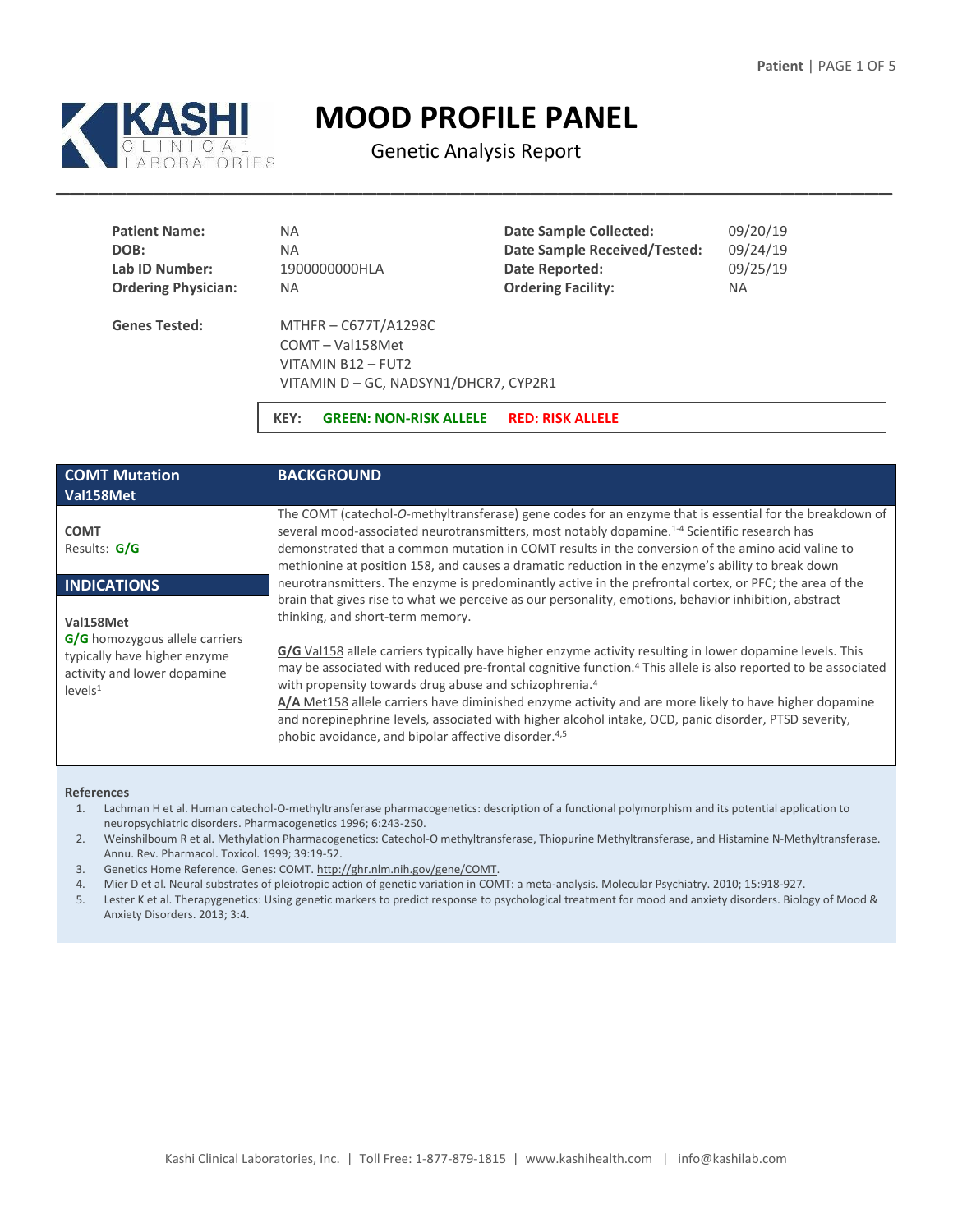# **Folate (Vitamin B9) MTHFR Mutations**

# **MTHFR-1: C677T**  Results: **T/T**

**MTHFR-2: A1298C** Results: **A/A**

# **INDICATIONS**

## **MTHFR-1: C677T**

**T/T** Homozygous allele carriers are associated with increased homocysteine levels and a higher risk of depression, schizophrenia, and bipolar disorder

## **MTHFR-2: A1298C**

**A/A** Homozygous allele carriers have full enzymatic activity and typically are not associated with increased risk of depression or high levels of homocysteine

#### **References**

- 1. Bjelland I et al. Folate, Vitamin B12, Homocysteine, and the MTHFR 677C->T Polymorphism in Anxiety and Depression: The Hordaland Homocysteine Study. Arch Gen Psychiatry. 2003; 60(6):618-626.
- 2. Beydoun MA et al. Serum folate, vitamin B-12 and homocysteine and their association with depressive symptoms among US adults. Psychosom Med. 2010; 72(9):862-873.
- 3. Refsum H et al. The Hordaland Homocysteine Study: A Community-Based Study of Homocysteine, Its Determinants, and Associations with Disease. J Nutr. 2006; 136:1731S-1740S.
- 4. Frosst P et al. A candidate genetic risk factor for vascular disease: a common mutation in methylenetetrahydrofolate reductase. Nat Genet. 1995; 10:111– 113.Lewis SJ et al. The thermolabile variant of MTHFR is associated with depression in the British Women's Heart and Health Study and a meta-analysis. Molecular Psychiatry. 2006; 11:352-360.
- 5. Van der Put NM et al. A second common mutation in the methylenetetrahydrofolate reductase gene: an additional risk factor for neural-tube defects? Am J Hum Genet. 1998; 62(5):1044–51.
- 6. Weisberg I et al. A second genetic polymorphism in methylenetetrahydrofolate reductase (MTHFR) associated with decreased enzyme activity. Mol Genet Metab. 1998; 64:169–72.
- 7. Nurk E et al. Plasma Total Homocysteine and Memory in the Elderly: The Hordaland Homocysteine Study. Ann Neurol. 2005; 58:847-857.
- 8. Rajagopalan P et al. Common folate gene variant, MTHFR C677T, is associated with brain structure in two independent cohorts of people with mild cognitive impairment. Neuroimage Clin. 2012; 1(1):179-187. 179-187.
- 9. Lewis SJ et al. The thermolabile variant of MTHFR is associated with depression in the British Women's Heart and Health Study and a meta-analysis. Molecular Psychiatry. 2006; 11:352-360.
- 10. Gilbody S et al. Methylenetetrahydrofolate Reductase (MTHFR) Genetic Polymorphisms and Psychiatric Disorders: A HuGE Review. Am J Epidemiol. 2007; 165:1-13.

**BACKGROUND** 

synthesis and amino acid metabolism. Impaired folate metabolism due to MTHFR enzyme inactivity, or decreased folate, results in elevated plasma homocysteine which has been linked to depression.1-3 The first of two common mutations in the MTHFR gene is the C677T polymorphism.<sup>4</sup> This mutation is characterized by a cytosine (C) to thymine (T) transition at position 677. The second mutation is a substitution of adenine (A) with cytosine (C) at position 1298.<sup>5,6</sup> Elevated homocysteine levels are inversely associated with memory score,<sup>7</sup> and directly related to brain atrophy<sup>8</sup> and depressive symptoms.<sup>1,3</sup> Folate levels are directly related to memory scores,<sup>7</sup> and inversely related to depressive symptoms in women.<sup>2</sup>

The MTHFR (methylenetetrahydrofolate reductase) gene produces an enzyme that helps in processing folate and regulating homocysteine levels in the body. Folate is a critical nutrient involved in methylation, DNA

## **C677T**

**T/T** homozygous allele carriers are associated with a higher risk of depression, schizophrenia, and bipolar disorder as compared to the **C/C** genotype.3,9,10 Depressed, schizophrenic, and bipolar individuals showed a trend towards increased frequency of the T allele, therefore **C/T** heterozygous allele carriers may have an intermediate risk for depression.9,10

## **A1298C**

**C/C** homozygous allele carriers are reported to have an increased risk of depression compared to homozygous non-variant allele carriers<sup>10</sup> **C/C** homozygotes showed an increased risk of schizophrenia compared to homozygous allele carriers **A/A**, while **A/C** heterozygous allele carriers did not show an increased risk of schizophrenia or depression.<sup>10</sup>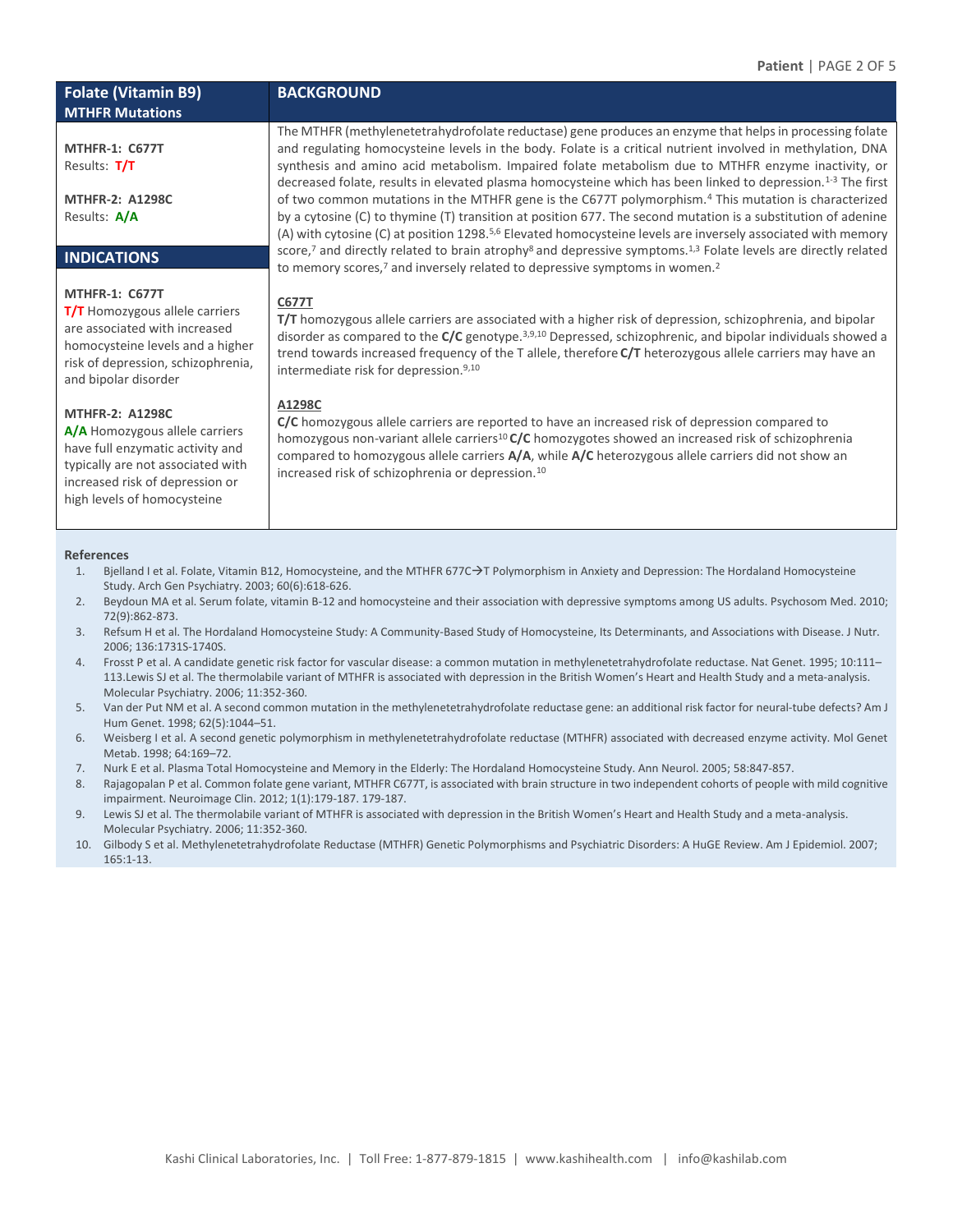| <b>Vitamin B12</b><br><b>FUT2 Mutation</b>                                                         | <b>BACKGROUND</b>                                                                                                                                                                                                                                                                                                                                                                                                                                                                                                                                                                                                                                                                                                                                                                                                     |
|----------------------------------------------------------------------------------------------------|-----------------------------------------------------------------------------------------------------------------------------------------------------------------------------------------------------------------------------------------------------------------------------------------------------------------------------------------------------------------------------------------------------------------------------------------------------------------------------------------------------------------------------------------------------------------------------------------------------------------------------------------------------------------------------------------------------------------------------------------------------------------------------------------------------------------------|
| FUT <sub>2</sub><br>Results: A/G                                                                   | Genetic variants of the FUT2 gene give rise to a non-functional FUT2 enzyme resulting in an inability to<br>synthesize ABH blood group antigens on mucosal surfaces which is referred to as a 'non-secretor status'. <sup>1</sup><br>The non-secretor phenotype has been associated with higher vitamin B12 levels than the secretor<br>phenotype. <sup>2,7</sup> Low B12 vitamin status has long been linked to depressive behavior. <sup>3,4</sup> Vitamin B12 supports<br>the synthesis of a molecule known as S-adenosylmethionine (SAM) which is critical in regulating levels of<br>neurotransmitters in the brain. <sup>5</sup> Scientific research suggests that B12 deficiency may contribute to a<br>reduction in SAM leading to chemical imbalances in the brain resulting in depression. More recently, a |
| <b>INDICATIONS</b>                                                                                 | large population based study reported that there was an approximately three-fold increase in risk for<br>melancholic depressive symptoms in individuals with low B12 levels. <sup>6</sup>                                                                                                                                                                                                                                                                                                                                                                                                                                                                                                                                                                                                                             |
| $A/A$ and $A/G$ allele carriers are<br>associated with higher vitamin<br><b>B12</b> concentrations | A/A and A/G individuals have been shown to have decreased function of the enzyme generating a non-<br>secretor status, increased vitamin B12 levels, and therefore no significant association with increased risk<br>for mood disorders. <sup>6</sup><br>G/G individuals generally have lower vitamin B12 levels, the latter being associated with depressive<br>behavior, and specifically melancholic depressive symptoms. <sup>6</sup>                                                                                                                                                                                                                                                                                                                                                                             |

#### **References**

- 1. Kelly RJ et al. Sequence and expression of a candidate for the human Secretor blood group alpha (1,2)fucosyltransferase gene (FUT2). Homozygosity for an enzyme-inactivating nonsense mutation commonly correlates with the non-secretor phenotype. J Biol Chem. 1995; 270:4640–4649.
- 2. Hazra A et al. Genome-wide significant predictors of metabolites in the one-carbon metabolism pathway. Hum Mol Gen. 2009; 18(23):4677-4687.
- 3. Semmes BJ. Depression: a role for omega-3 fish oils and B vitamins? Evid. Based Integr. Med. 2005; 2:229–237
- 4. Tiemeier H et al. Vitamin B12, Folate, and Homocysteine in Depression: The Rotterdam Study. Am J Psychiatry. 2002; 159:2099-2101.
- 5. Frankenburg, FR. The role of one-carbon metabolism in schizophrenia and depression. Harv. Rev. Psychiatry. 2007; 15:146–160.
- 6. Seppälä et al. Association between vitamin b12 levels and melancholic depressive symptoms: a Finnish population-based study. BMC Psychiatry 2013; 13:145.
- 7. Tanaka T et al. Genome-wide Association Study of Vitamin B6, Vitamin B12, Folate, and Homocysteine Blood Concentrations. The American Journal of Human Genetics. 2009; 84:477-482.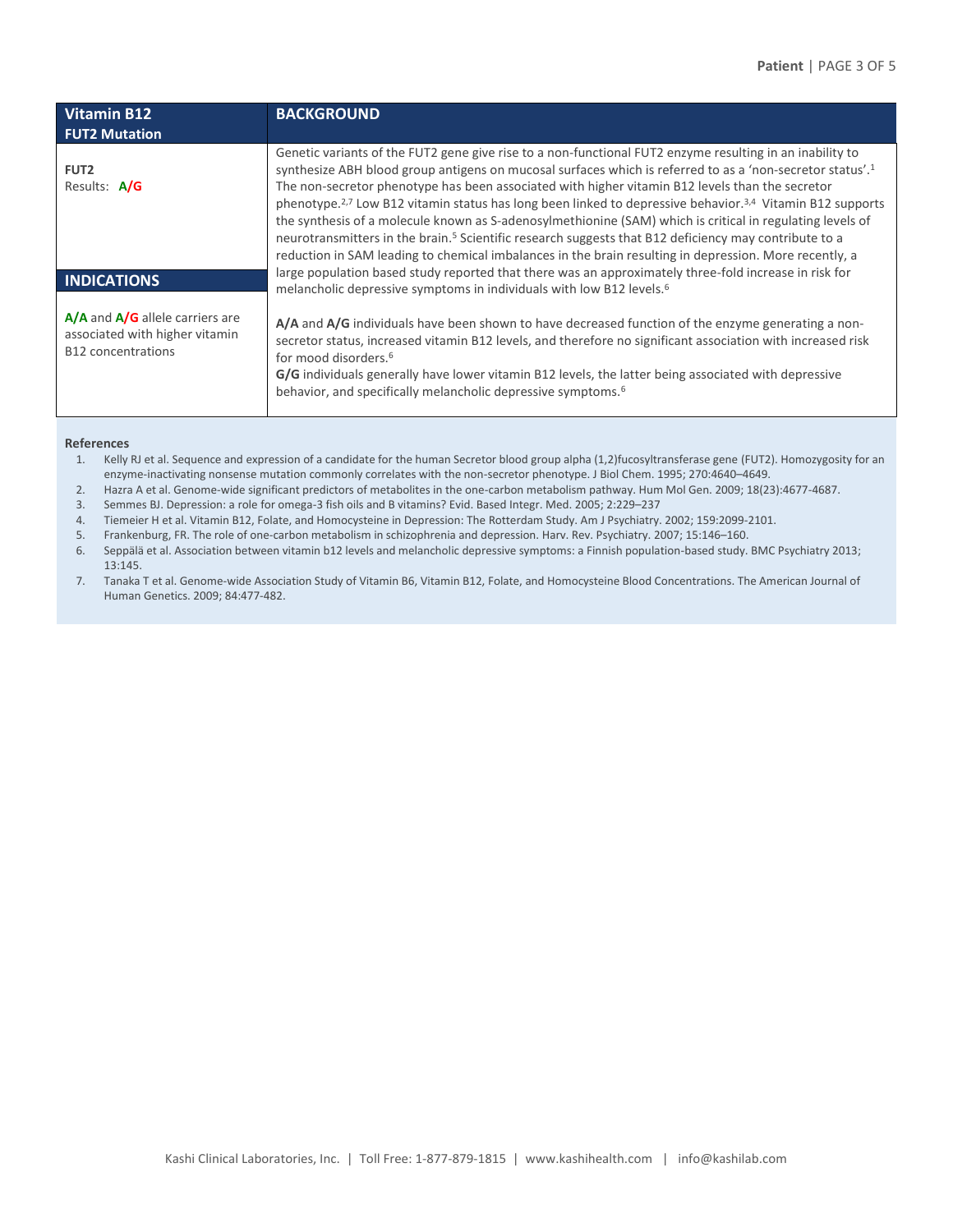| <b>Vitamin D</b><br><b>CYP2R1 Mutation</b>                                                 | <b>BACKGROUND</b>                                                                                                                                                                                                                                                                                                                                                                                                                                       |
|--------------------------------------------------------------------------------------------|---------------------------------------------------------------------------------------------------------------------------------------------------------------------------------------------------------------------------------------------------------------------------------------------------------------------------------------------------------------------------------------------------------------------------------------------------------|
| CYP2R1<br>Results: A/A                                                                     | A locus containing a single nucleotide polymorphism (SNP) associated with vitamin D levels, the CYP2R1<br>gene encodes the hepatic enzyme 25-hydroxylase suggested to be responsible for the hydroxylation step<br>of vitamin D metabolism in the liver. <sup>1</sup> The polymorphism is located in a coding region of this gene and may<br>change the activity of the enzyme leading to a lowered 25(OH)D level. $2,3$ Low vitamin D levels have been |
| <b>INDICATIONS</b>                                                                         | shown to be associated with impairments in cognitive function, and increased risk of developing<br>depression in patients, <sup>4,5</sup> suggesting these variants can be used to indicate potential risk of mood disorders                                                                                                                                                                                                                            |
| A/A Homozygous carriers of no<br>risk alleles had significantly higher<br>vitamin D levels | associated with low vitamin D levels.<br>A/A individuals have been shown to have higher vitamin D serum levels and therefore may not be at<br>increased risk for the development of depression.<br>A/G and G/G individuals are more likely to have vitamin D insufficiency and be prone to developing<br>depression.                                                                                                                                    |

#### **References**

- 1. Cheng JB et al. Genetic evidence that the human CYP2R1 enzyme is a key vitamin D 25-hydroxylase. Proc Natl Acad Sci U S A. 2004; 101:7711–7715.
- 2. Ahn J et al. Genome-wide association study of circulating vitamin D levels. Human Molecular Genetics. 2010; 19(13): 2739-2745.
- 3. Nissen J et al. Vitamin D Concentrations in Healthy Danish Children and Adults. PLOS One. 2014; 9(2):e89907.
- 4. Harris HW et al. Supplementation might help patients with depression, seasonal mood disturbances. Current Psych. 2013; 12(4):19-25.
- 5. Houssein-Nezhad A et al. Vitamin D for Health: A Global Perspective. Mayo Clin. Proc. 2013; 88(7):720-755.

| <b>Vitamin D</b><br>NADSYN1/DHCR7 Mutation                     | <b>BACKGROUND</b>                                                                                                                                                                                                                                                                                                                                                                                                                                            |  |
|----------------------------------------------------------------|--------------------------------------------------------------------------------------------------------------------------------------------------------------------------------------------------------------------------------------------------------------------------------------------------------------------------------------------------------------------------------------------------------------------------------------------------------------|--|
| NADSYN1/DHCR7<br>Results: T/G                                  | NADSYN1/DHCR7 is a novel locus for association with vitamin D status, but with direct biological relevance.<br>A G->T SNP is found in an intron of NADSYN1 (nicotinamide adenine dinucleotide synthase 1), a gene that<br>catalyzes the final step of NAD biosynthesis. <sup>1</sup> This SNP is in high linkage disequilibrium with SNPs in DHCR7<br>(7-dehydrocholesterol reductase), a gene that encodes the enzyme 7-dehydrocholesterol reductase, which |  |
| <b>INDICATIONS</b>                                             | converts the vitamin D precursor (7-DHC) to cholesterol. <sup>2</sup> By converting the 7-DHC into cholesterol, the                                                                                                                                                                                                                                                                                                                                          |  |
| T/G Heterozygotes may have<br>higher levels of serum vitamin D | needed substrate used by the body to generate vitamin D is removed, leaving the individual at a higher risk<br>of vitamin D deficiency. <sup>3</sup> Low vitamin D levels have been shown to be associated with impairments in<br>cognitive function, and increased risk of developing depression in patients, <sup>4,5</sup> suggesting these markers can<br>be used to indicate potential risk of mood disorders associated with low vitamin D levels.     |  |
|                                                                | T/T and T/G allele carriers are reported to have higher levels of circulating 25(OH)D and lower frequency of<br>vitamin D insufficiency, dyslipidemia, and less risk of developing depression than G/G allele carriers. <sup>3-5</sup><br>G/G homozygous individuals are associated with a greater risk of vitamin D insufficiency and therefore may<br>be more prone to developing mood disorders. <sup>3-5</sup>                                           |  |

#### **References**

- 1. Hara N et al. Molecular identification of human glutamine- and ammonia-dependent NAD synthetases. Carbon-nitrogen hydrolase domain confers glutamine dependency. J. Biol. Chem. 2003; 278(13):10914-10921.
- 2. Wassif CA et al. Mutations in the human sterol Δ<sup>7</sup>-reductase gene at 11q12–13 cause Smith–Lemli–Opitz syndrome. Am. J. Hum. Genet. 1998; 63:55–62.
- 3. Wang T et al. Common genetic determinants of vitamin D insufficiency: a genome-wide association study. Lancet. 2010; 376(9736):180-188.
- 4. Harris HW et al. Supplementation might help patients with depression, seasonal mood disturbances. Current Psych. 2013; 12(4):19-25.
- 5. Houssein-Nezhad A et al. Vitamin D for Health: A Global Perspective. Mayo Clin. Proc. 2013; 88(7):720-755.